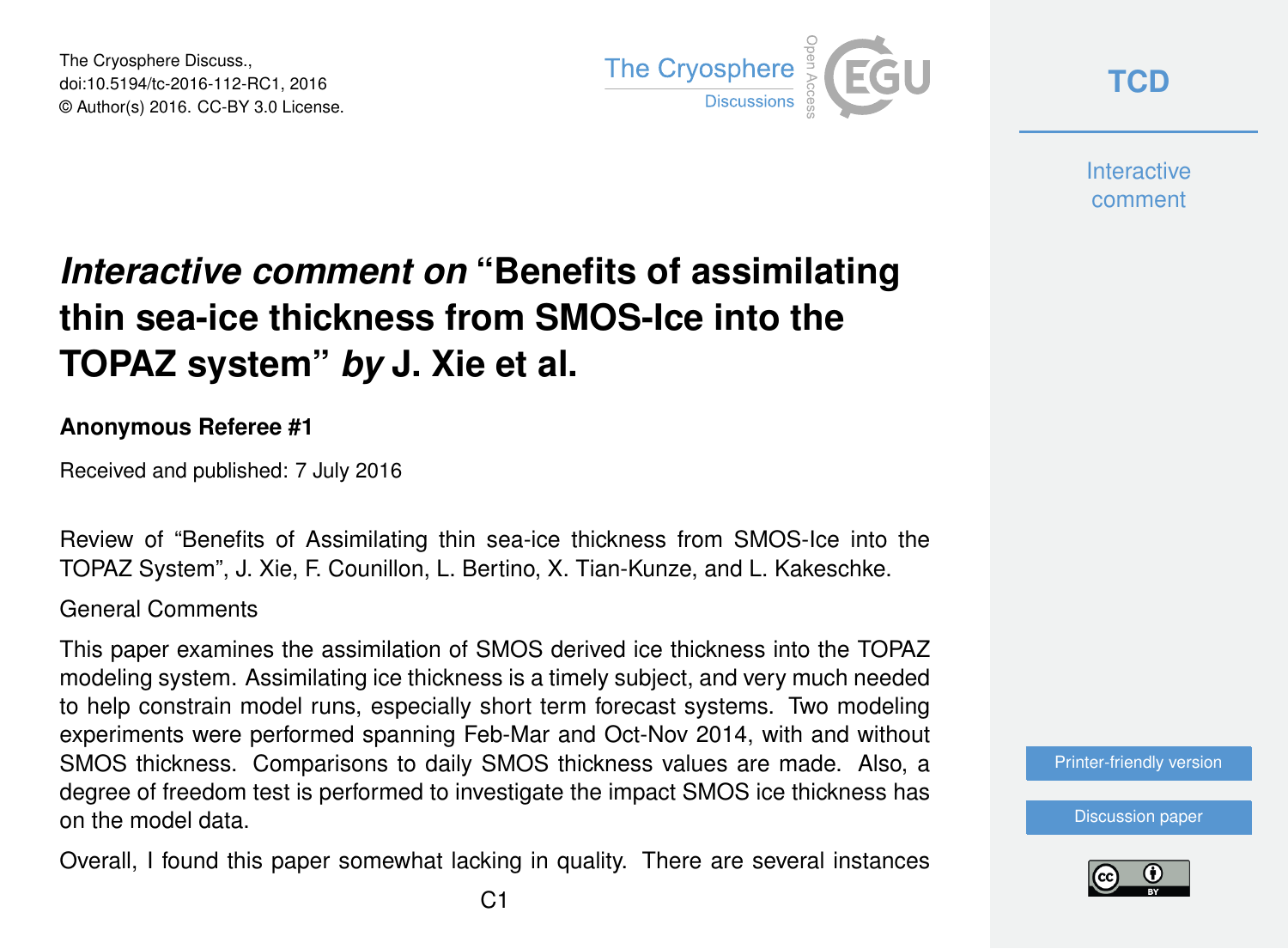where terms are not defined and instances where the same mathematical symbol is used for different terms, making some of the equations confusing to follow. There are also many places where key details are omitted. Therefore, I recommend the paper be returned and re-submitted after major revisions.

#### Specific Comments

Page 3, line 22: "Measurements of thick sea ice draft. . ." should read "Measurements of thick sea ice freeboard. . ." as altimeters measure freeboard, not draft.

Page 5, line 2: the authors state the thickness of TOPAZ was validated over the period 1991-2013 using ICESat and IceBridge. ICESat was from 2003-2009, and IceBridge started after that. What data was used starting in 1991 to validate the model? They refer to an unpublished manuscript submitted by Xie (2016) several times. I find this troubling, as it is not peer-reviewed and cannot be referred to. It also does not say where is was submitted. I suggest a different reference be used throughout the manuscript.

Page 5, line 4, the authors state "While the spatial pattern and regression compare reasonably well, large biases exist" What regression and spatial pattern are they talking about? Are the biases positive or negative? After talking about TOPAZ validation, they state inaccuracy in the ice thickness is a drawback. . .. More detail needs to be added to this section.

Page 5, line 31: Is the ice model a multi-category model or one layer? This is important because it will come into play when assimilating ice thickness.

Page 6, equation 3 and lines thereafter: The Pˆa covariance is described, but not used. I'm not sure what P<sup>o</sup>a is supposed to be. Also, on line 24 the authors state "the extra term is quadratic and positive." What term is extra, the second term?

Page 7, line 8: Another reference to unpublished/unaccepted manuscript for validation. This publication needs to be accepted first, or include the details from that validation in this paper.

**[TCD](http://www.the-cryosphere-discuss.net/)**

**Interactive** comment

[Printer-friendly version](http://www.the-cryosphere-discuss.net/tc-2016-112/tc-2016-112-RC1-print.pdf)

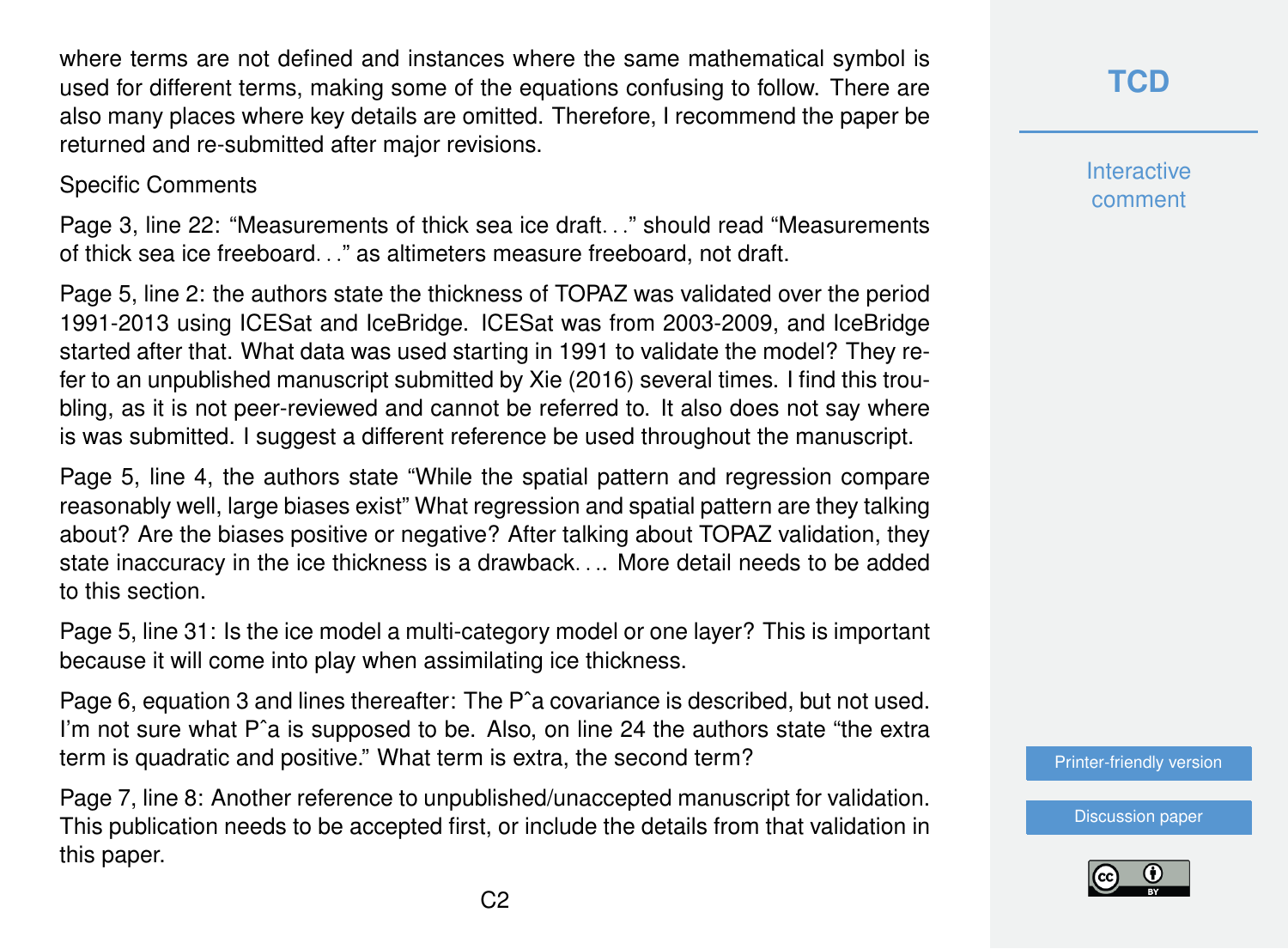Page 7, line 12: where are the SMOS-Ice products available? A reference or website should be included. Is it available in near real time for operational centers?

Page 7, line 15: What does "TOPAZ equivalent" mean? Is there some spatial averaging or processing to match the observation location for comparison?

Page 7, line 17: The term 'RMSD' is used, but not defined until Eq. (6) on page 9. RMSD should be defined here.

Page 8, line 16: This is the first time the term "innovations" is used. I presume this is referring to the 2nd term on the RHS of equation (1). This should be spelled out.

Page 8, equation (4):  $y$  smos is not defined. I guess this is the SMOS observation thickness. Also, is sea ice volume assimilated into the sea ice model? Is there only one ice category in their model to assimilate volume? If more than one category, how do the authors decide what category to assimilate the thickness?

Page 8, line 31. The authors state they implement an upper limit on observation standard deviation of 5 meters. This seem like a large standard deviation value (12.5 times the max observation value of 0.4 m) given they are only assimilating SMOS observations up to 0.4 meters. Why was 5 meters chosen for the standard deviation limit? Are there SMOS observations with 0.5 meters with a 5 meter standard deviation? Figure 2 suggests standard deviations less than 2 for SMOS < 0.4 meters.

Page 8, line 25: why use the symbol TSLA? SLA is used for along-track sea level anomaly on page 4 and 6.

Page 9, line 10: Sea ice thickness SMOS-Ice is stated to be in Table 1, but it is not listed there.

Page 9, equations 5 and 6: What is 'H'? It is used as Bilinear operator and Obs error in previous equations.

Page 9, line 20: I find it interesting that there are minimal observations in the Beaufort

### **[TCD](http://www.the-cryosphere-discuss.net/)**

**Interactive** comment

[Printer-friendly version](http://www.the-cryosphere-discuss.net/tc-2016-112/tc-2016-112-RC1-print.pdf)

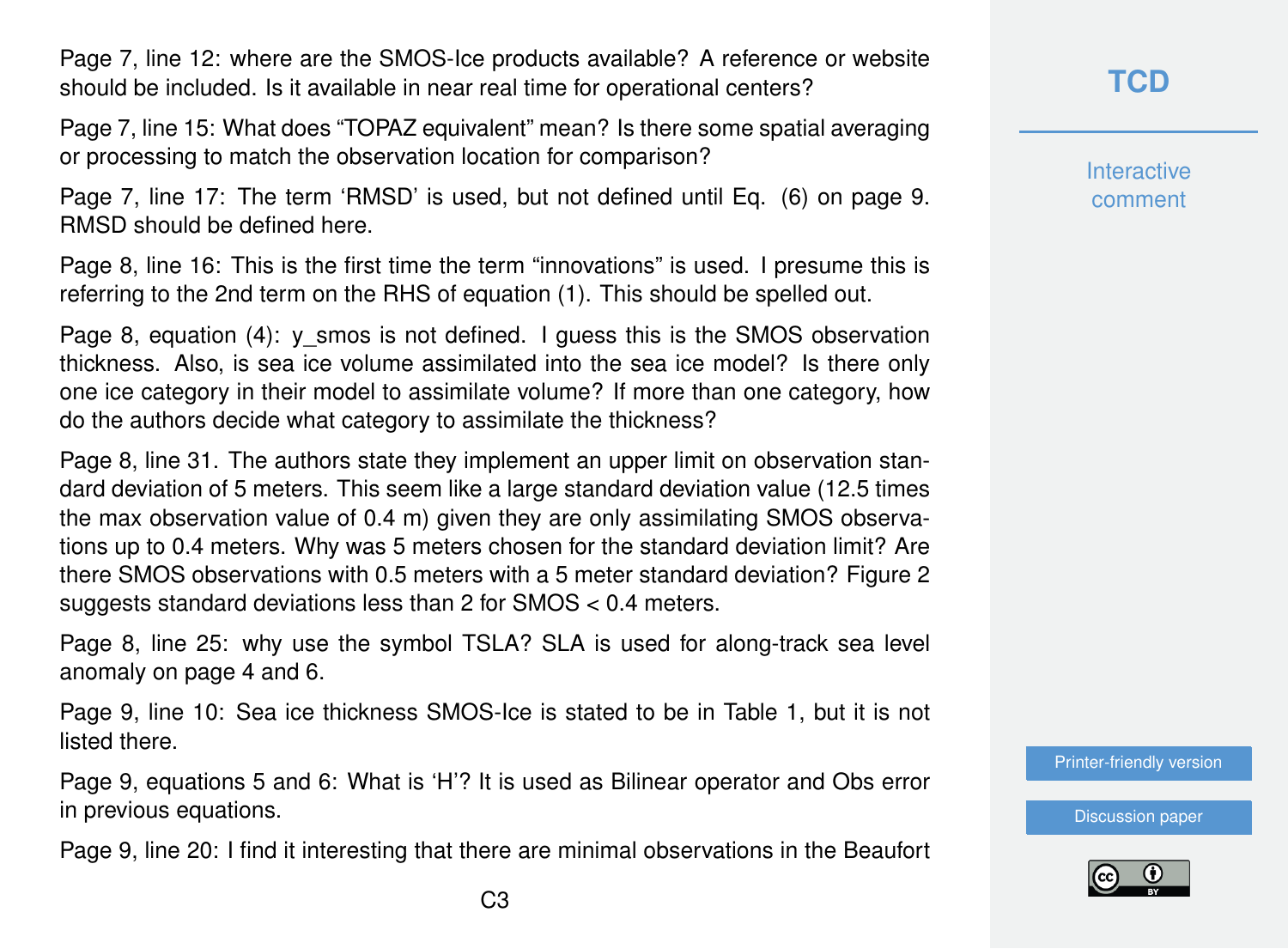during March. Can the authors expand on why this is? Is the ice too thick for SMOS at this time? Or not there?

Page 10: line 15: The terminology "highlighted with marked lines" is confusing to me. I think it would be clearer if the authors state something like "the averaged thickness of thin sea-ice . . . are shown with marked lines in the panels of Figure 6".

Page 11, equation (7): does 'tr' mean trace? This, as well as all terms, should be defined to ensure clarity.

Page 11, line 25: On this line I think the authors are referring to equation (7).

Page 11, equation (8): This looks more like a root mean square (RMS) than a mean. Is there a reason why the authors decided to use a RMS here? Also, what are the subscripts i and j?

Page 12: equation (9), what is subscript j? j'th observation set?

Page 12: line 6: Is there a reference for the ice-tethered profile data? Is this ice or ocean profile data?

Page 13: line 30: I would say the blended sea ice thickness has been "tested with" the U.S. Navy Arctic Cap Nowcast/Forecast system. The term "implemented" implies the blending is currently being used operationally, which is not the case.

Figure 6: If I understand correctly, the blue line with triangles is the test run where ice thickness is assimilated once a week. There does not seem to be any evidence of the assimilation. I would expect the blue triangle line to get closer to the SMOS line at the assimilation interval. Why does this not occur?

#### Technical Corrections

In many places throughout the document (e.g., page 2 lines 13 and 18, page 3 line 16, page 4 line 19, ) words are run together without proper spacing. I don't know if this is an artifact of the submission formatting or something else, but the word and sentence **Interactive** comment

[Printer-friendly version](http://www.the-cryosphere-discuss.net/tc-2016-112/tc-2016-112-RC1-print.pdf)

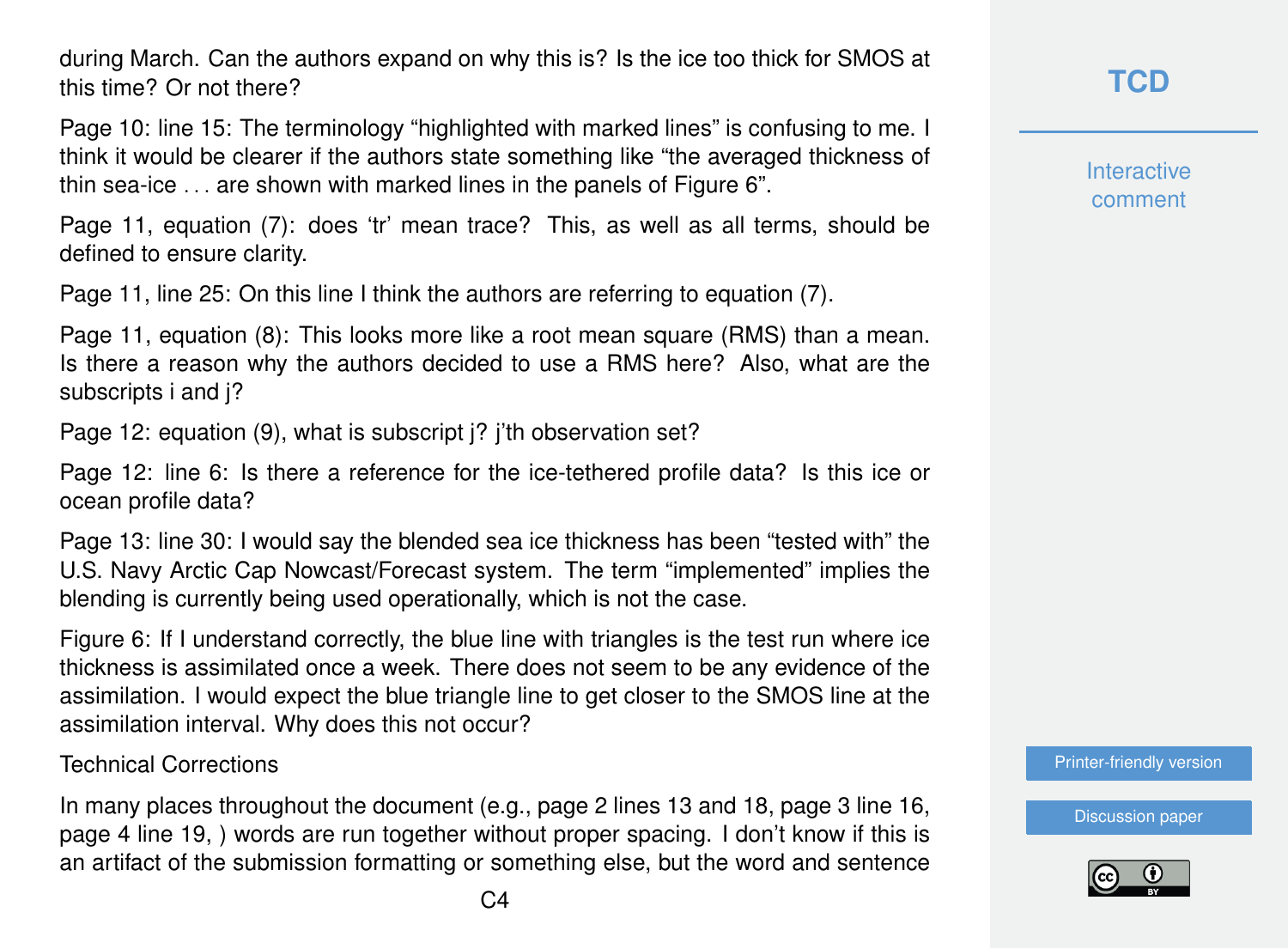spacing needs to be verified.

Page 3, line 29: "Cryostat-2" should be "CryoSat2"

Page 4, line 13: Yang reference is (2015), but in bibliography it is 2014. Please check on the year of this publication.

Page 4, line 14: Define LSEIK.

Page 4, line 16: should read "This study is a follow up and assesses. . ."

Page 4, line 16: What is this a follow-up of? Yang (2015)?

Page 4, line 24: should read "... and does not apply post processing..."

Page 8 and after: no need to bold "official run" and "test run". I find this distracting in the rest of the document.

Page 12, line 25: need units after 0.4 (should read thinner than 0.4 m)

Page 12, line 32: Yang reference is (2015), but in bibliography it is 2014. Please check on the year of this publication.

Figure 1: the words of the regions are hard to see (especially Kara and Beaufort). I suggest putting a white background for these words.

Figure 3: Don't need the word "resp" when doing comparisons. Usually when comparisons are done in this manner you just state the contrasting item. The green (red) line represents the mean bias for March (November) of each year.

Figure 4: Bottom row. It is hard to see the orange line. I suggest choosing a separate color not in the colorbar. Same comment about "resp" as above. Say Top Row, Middle Row, Bottom Row.

Figure 5: The vertical axis changes on each plot. Please plot each item with the same vertical axis.

## **[TCD](http://www.the-cryosphere-discuss.net/)**

**Interactive** comment

[Printer-friendly version](http://www.the-cryosphere-discuss.net/tc-2016-112/tc-2016-112-RC1-print.pdf)